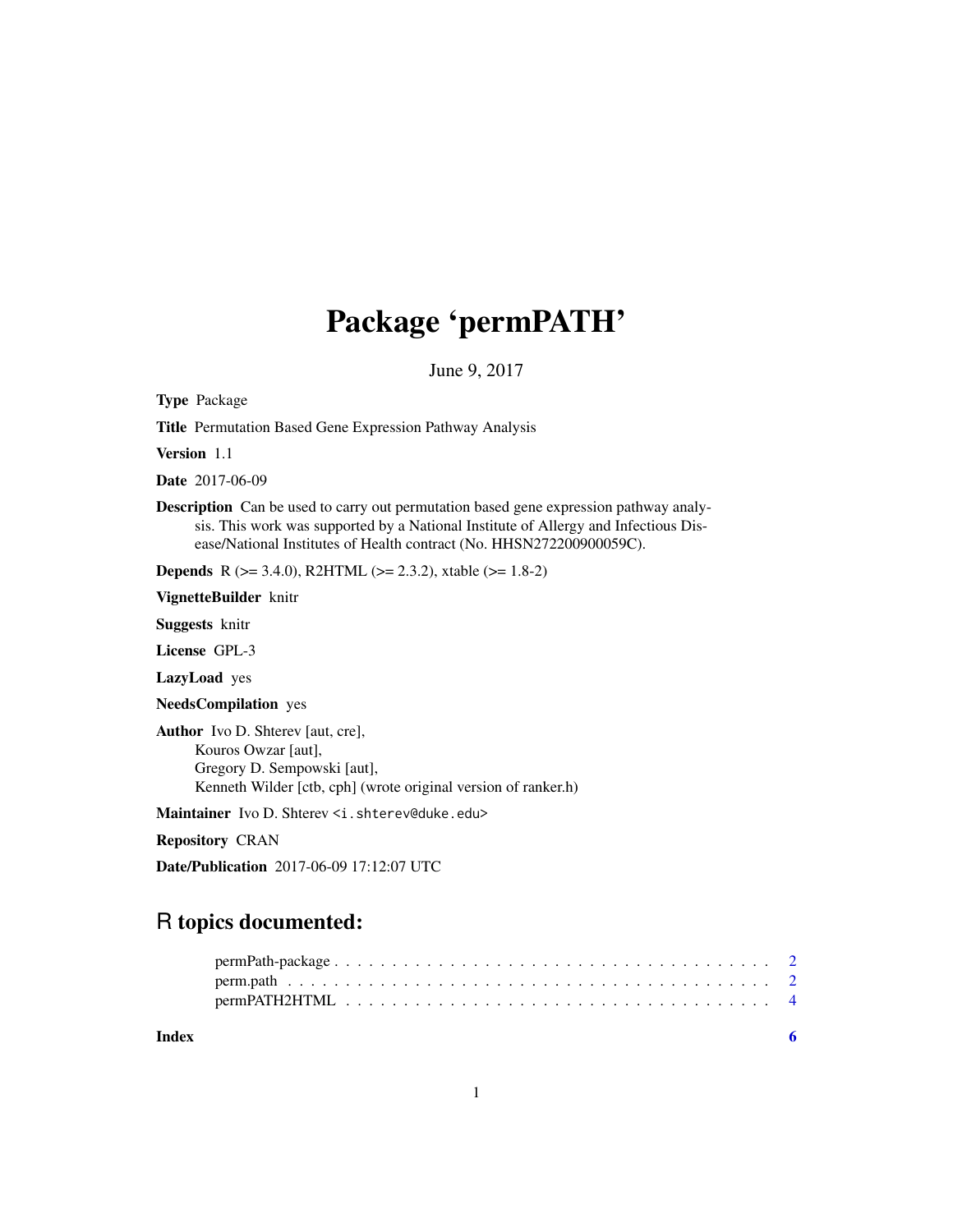<span id="page-1-0"></span>

#### Description

Can be used to carry out permutation based gene expression pathway analysis. This work was supported by a National Institute of Allergy and Infectious Disease/National Institutes of Health contract (No. HHSN272200900059C).

#### Details

| Package: | permPath   |
|----------|------------|
| Type:    | Package    |
| Version: | 0.6        |
| Date:    | 2016-05-13 |
| License: | $GPI - 3$  |

#### Author(s)

I. D. Shterev, K. Owzar and G. D. Sempowski

Maintainer: I. D. Shterev <i.shterev@duke.edu>

#### References

B. Efron, R. Tibshirani (2007) On Testing the Significance of Sets of Genes. *The Annals of Applied Statistics*. Vol. 1, No 1, 107–129.

A. Subramanian, P. Tamayo, V. K. Mootha, S. Mukherjee, B. L. Ebert, M. A. Gillette, A. Paulovich, S. L. Pomeroy, T. R. Golub, E. S. Lander and J. P. Mesirov (2005), Gene Set Enrichment Analysis: A knowledge-based Approach for Interpreting Genome-Wide Expression Profiles. *Proc. Natl. Acad. Sci. USA*. Vol. 102, No 43, 15545–15550.

perm.path *Perform Permutation Based Pathway Analysis*

#### Description

This is the package main function.

#### Usage

```
perm.path(expr, y, local.test, global.test="wilcoxon", B, gset, min.num=2, max.num,
imputeval=NULL, transfun=function(x){x}, sort="pval", anno=NULL)
```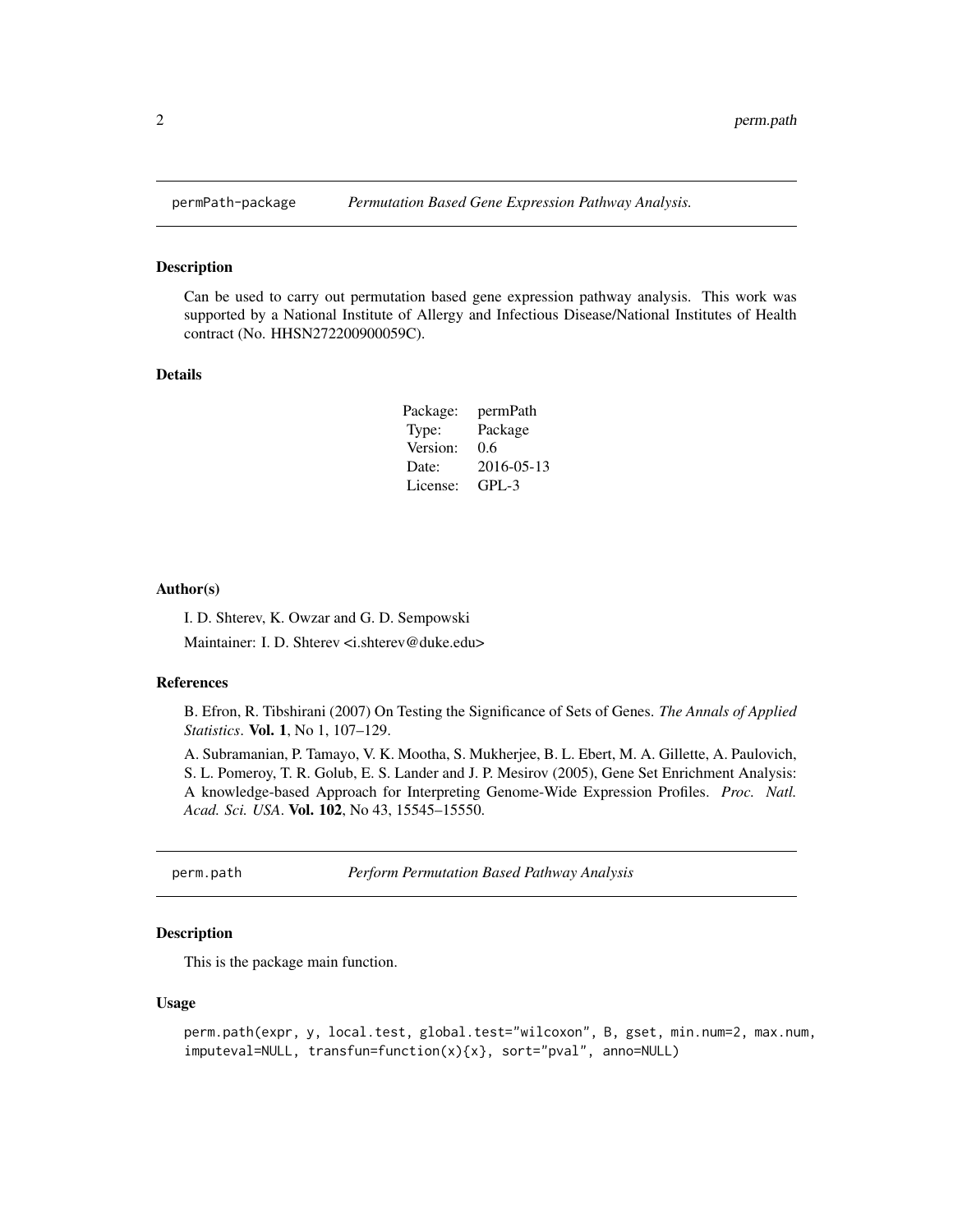#### perm.path 3

#### Arguments

| expr        | An $K \times n$ matrix of gene expression data, where K is the number of genes and<br>$n$ is the number of samples.                                                                             |
|-------------|-------------------------------------------------------------------------------------------------------------------------------------------------------------------------------------------------|
| У           | An outcome vector of length $n$ .                                                                                                                                                               |
| local.test  | Local test statistic of each gene. Current possible choices are $t-test$ , $Wilcoxon$<br>test, Pearson, Spearman and JT test.                                                                   |
| global.test | Global test statictic, used to compute the score. Current possible choices are<br>mean, meanabs (mean of absolute values) and maxmean.                                                          |
| B           | specifies the number of random permutations to be performed.                                                                                                                                    |
| gset        | A list of pathways. Each element is a vector of gene names. The list element<br>names are the pathway names.                                                                                    |
| min.num     | Specifies the minimum number of genes that a pathway should have. Pathways<br>with smaller number of genes will be excluded.                                                                    |
| max.num     | Specifies the maximum number of genes that a pathway should have. Pathways<br>with larger number of genes will be excluded.                                                                     |
| imputeval   | The gene expression value to be imputed in case of missing values. The default<br>choice is $NULL$ in which case no imputation is done.                                                         |
| transfun    | Specifies transformation of the gene expression data. The default option is un-<br>transformed gene expression data.                                                                            |
| sort        | Specifies sorting of the results. If <i>sort</i> = " <i>pval</i> " sorting is done in order of<br>increasing $p-values$ . If $sort = "score"$ sorting is done in order of decreasing<br>scores. |
| anno        | If $TRUE$ the output contains annotation of each pathway.                                                                                                                                       |

#### Value

This function returns a list consisting of the following elements:

| res    | Data frame consisting of the pathway names (Pathway), the genes involved       |
|--------|--------------------------------------------------------------------------------|
|        | in each pathway (Genes), the number of genes in each pathway (Size), the       |
|        | score for each pathway (Score), the permutation raw p-value (pval), the FWER-  |
|        | adjusted permutation p-value (pfwer), the FDR-adjusted permutation p-value,    |
|        | the Bonferroni-adjusted permutation p-value (bonferroni)                       |
| stats  | The individual test statistic for each gene.                                   |
| scores | A matrix of scores. The matrix is of dimension $(B + 1) \times K$ , where K is |
|        | the number of pathways. The first column contains the unpermuted scores, the   |
|        | remaining $B$ columns contain the scores computed after each permutation.      |

#### References

B. Efron, R. Tibshirani (2007) On Testing the Significance of Sets of Genes. *The Annals of Applied Statistics*. Vol. 1, No 1, 107–129.

A. Subramanian, P. Tamayo, V. K. Mootha, S. Mukherjee, B. L. Ebert, M. A. Gillette, A. Paulovich, S. L. Pomeroy, T. R. Golub, E. S. Lander and J. P. Mesirov (2005), Gene Set Enrichment Analysis: A knowledge-based Approach for Interpreting Genome-Wide Expression Profiles. *Proc. Natl. Acad. Sci. USA*. Vol. 102, No 43, 15545–15550.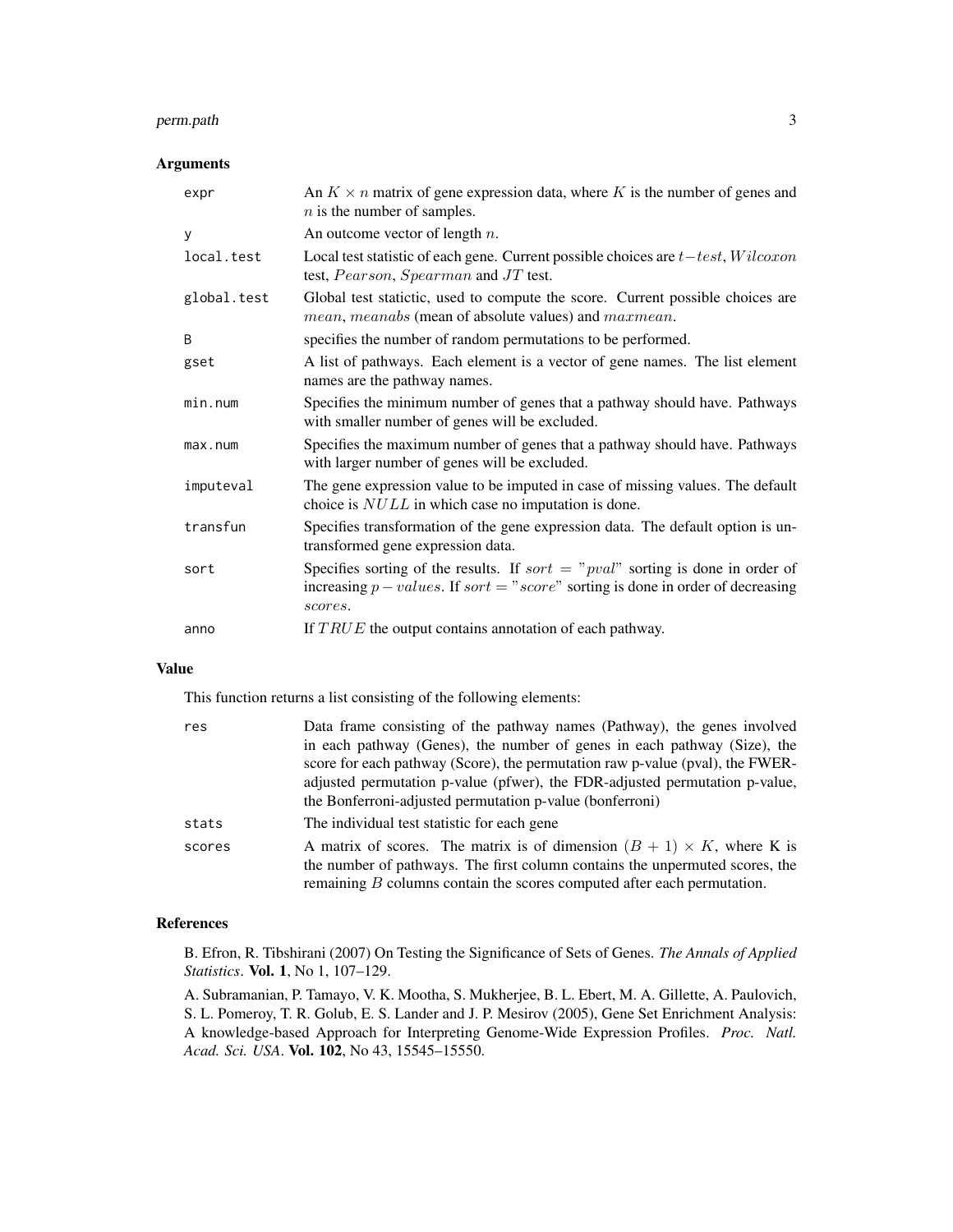#### Examples

```
set.seed(1234)
```

```
## Generate toy phenotype and gene expression data sets
## This example consists of 40 genes grouped into 5 pathways and 100 patients
## grp is a binary trait (e.g., case vs control)
## bp is a continuous trait (e.g., blood pressure)
## g is a group indicator
n = 100
K = 40grp = rep(1:0, each=n/2)bp = rnorm(n)g = rep(1:(n/20), rep(20, n/20))pdat = data.frame(grp, bp, g)rm(grp, bp)
explot = matrix(rnorm(K*n), K, n)## Assign marker names g1,...,gK to the expression data set and
## patient ids id1,...,idn to the expression and phenotype data
gnames = paste("g", 1:K, sep="")rownames(expdat) = gnames
pati d = paste("id", 1:n, sep="")rownames(pdat) = patid
colnames(expdat) = patid
#Group the K genes into M pathways of sizes n1,...,nM
M = 5p = runif(M)p = p/sum(p)nM = rmultinom(1, size=K, prob=p)
gset = lapply(nM, function(x){gnames[sample(x)]})
names(gset) = paste("pathway",1:M,sep="")
## Carry out permutation analysis with grp as the outcome
## using the two-sample Wilcoxon with B=100 random permutations
perm.path(expdat, y=pdat[["grp"]], local.test="wilcoxon", global.test="maxmean", B=100,
gset=gset, min.num=2, max.num=50, sort="score")
## Carry out permutation analysis with g as the outcome
## using the JT test with B=100 random permutations
perm.path(expdat, y=pdat[["g"]], local.test="jt", global.test="maxmean", B=100,
gset=gset, min.num=2, max.num=50, sort="score")
```
permPATH2HTML *This is a function for creating an HTML file*

#### **Description**

The function creates an HTML file.

<span id="page-3-0"></span>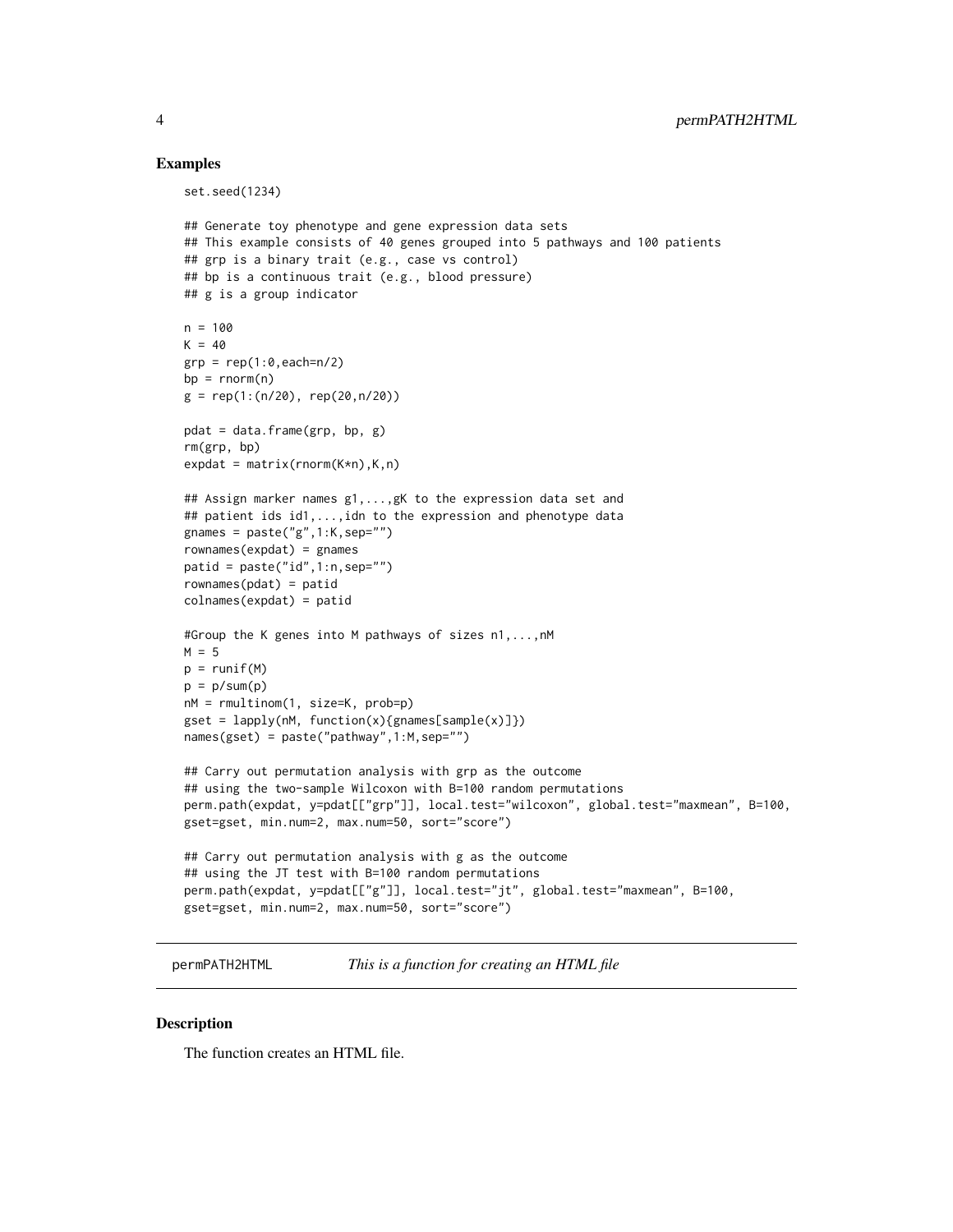#### permPATH2HTML 5

#### Usage

permPATH2HTML(dat, dir, fname, title=NULL, bgcolor="#BBBBEE")

#### Arguments

| dat     | A data frame.                         |
|---------|---------------------------------------|
| dir     | Directory in which to store the file. |
| fname   | File name.                            |
| title   | The title of the html file.           |
| bgcolor | Color for the html background.        |

#### Examples

```
## Generate toy phenotype and gene expression data sets
## This example consists of 40 genes grouped into 5 pathways and 100 patients
## grp is a binary trait (e.g., case vs control)
## bp is a continuous trait (e.g., blood pressure)
set.seed(1234)
n = 100K = 40grp = rep(1:0, each=n/2)bp = rnorm(n)pdat = data.frame(grp, bp)
rm(grp, bp)
expdat = matrix(rnorm(K*n),K,n)
## Assign marker names g1,...,gK to the expression data set and
## patient ids id1,...,idn to the expression and phenotype data
gnames = paste("g", 1:K, sep="")rownames(expdat) = gnames
pati d = paste("id", 1:n, sep="")rownames(pdat) = patid
colnames(expdat) = patid
#Group the K genes into M pathways of sizes n1,...,nM
M = 5p = runif(M)p = p/sum(p)nM = rmultinom(1, size=K, prob=p)
gset = \text{lapply}(nM, function(x)\{gnames[sample(x)]\})names(gset) = paste("pathway",1:M,sep="")
## Carry out permutation analysis with grp as the outcome
## using the two-sample Wilcoxon with B=100 random permutations
res = perm.path(expdat, y=pdat[["grp"]], local.test="wilcoxon", global.test="maxmean",
B=100, gset=gset, min.num=2, max.num=50, sort="score")
# create an html file
```

```
#epermPATH2HTML(rstab, dir="/dir/", fname="tophits")
```